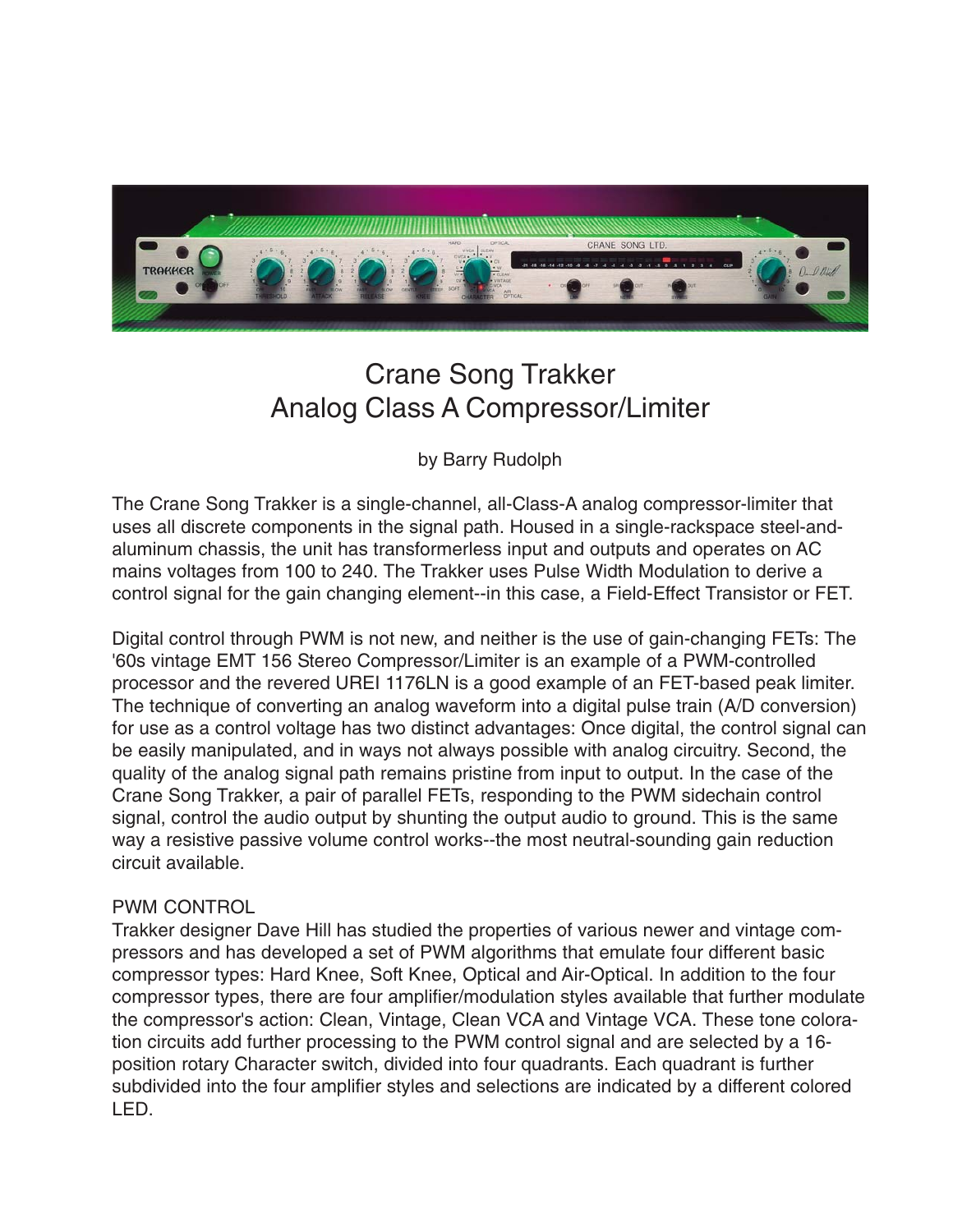Winding through sixteen positions on the Character switch reveals a relay that creates a slight delay between settings (.2 ms). Once you have decided which compressor type and amplifier/style you would like to use, the unit behaves and works like any another compressor that includes adjustable Attack, Release, Threshold and Knee (Slope or Ratio) controls. The big feature here is that if you change your mind or if a change in the music no longer fits the compressor/amp style you've chosen, you don't have to find and repatch in a different compressor, you just select another compressor type/amplifier style with the Character switch.

# COMPRESSOR TYPES

The Hard Knee setting can be thought of as a limiter. When using this mode I had to readjust the Knee control (ratio) as well as both the Attack and Release controls. If you like to squash and spank audio, this is the best and most controllable device for it that I have seen. I found all the grit and graininess I could ever need, without having to worry about quality of the audio path suffering. Soft Knee offers a kinder, gentler sound, much like the OverEasy mode in a dbx 160SL. I found that Soft Knee worked better as a music program processor than it did on most individual instrument tracks. With the Optical mode you'll get a more program-dependent action: The release time increases the longer the signal is present. Air-Optical is the same as Optical except for a high-frequency boost; this emulates the way some vintage tube compressors "build in" a high-frequency tilt to maintain an overall flat response (one of the reasons certain vintage gear sounds so wonderful as soon as you patch it in). Switching between Optical and Air-Optical didn't require any re-adjustment, and the sound is a tinge more open in Air-Optical. I used Air-Optical for vocals and Optical for bass guitar and synths.

# AMPLIFIER/STYLES

The Amplifier/Style types start with Clean or Transparent, the cleanest mode of the Trakker. This takes full advantage of the discrete Class A audio path. Vintage has the sound of an old triode tube circuit or old-style solid-state Class A--coloration is mostly secondharmonic, with the third harmonic coming in the closer to clip you run the unit. With some vintage tube and solid-state compressors, during gain changing, there is some feed-through of the control voltage that introduces modulating artifacts to the finished sound. These artifacts are mostly heard when fast attack and release settings are used. This is called VCA on the Trakker, and it can be added to either the Clean or the Vintage styles (hence the names Vintage VCA and Clean VCA). The VCA setting introduces dynamic harmonic content change or transit harmonic distortion; the sound becomes thicker while the gain is changing. This is done to keep the audio path of the highest quality. The amplifier styles are easiest to hear in Hard Knee mode, as these qualities come out more when a compressor is working hard. I found the Vintage style very good for vocals and guitars. The Clean style was better for bass and program material, and VCA seems better for drums and percussion.